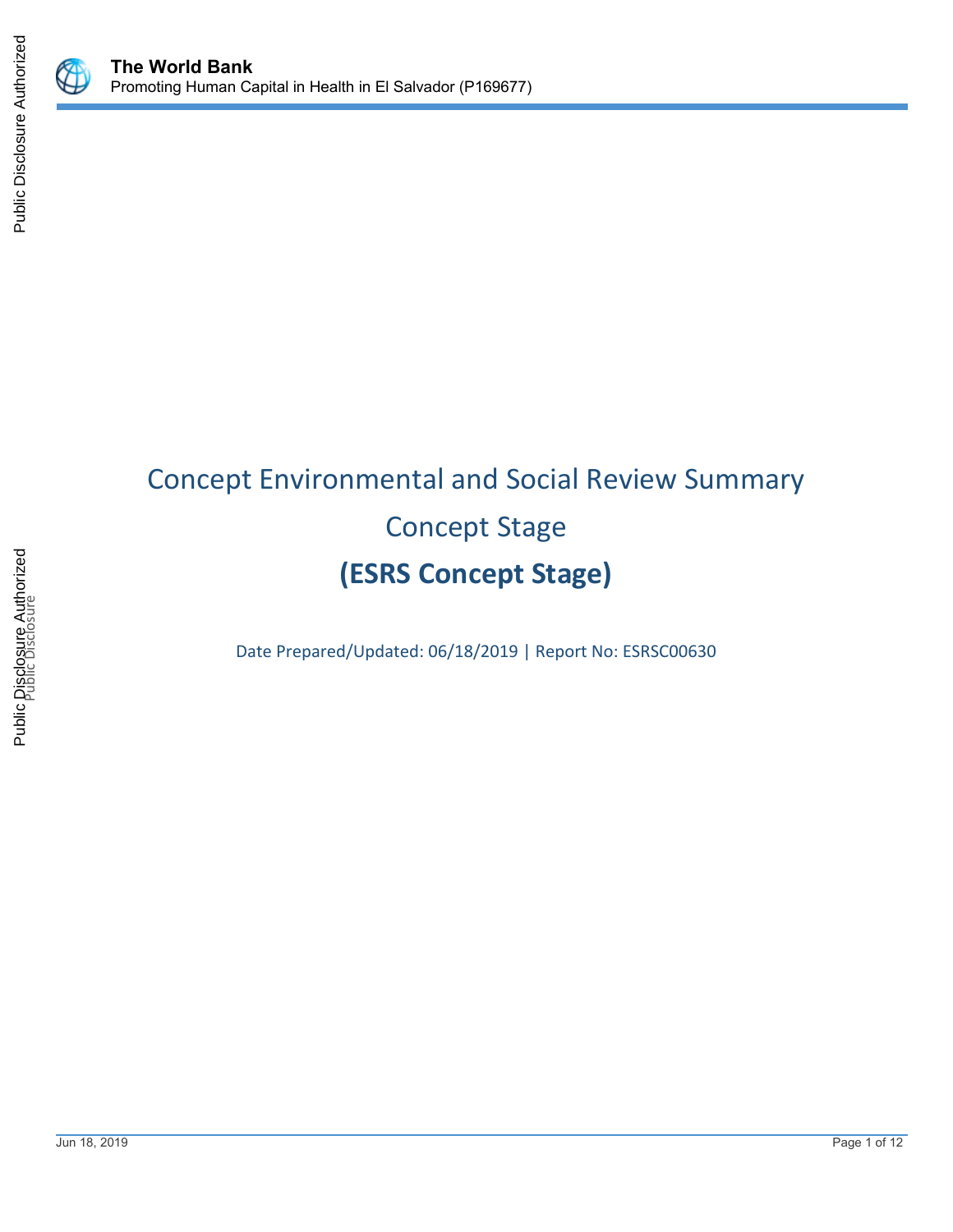

# **BASIC INFORMATION**

#### **A. Basic Project Data**

| Country                           | Region                                           | Project ID                      | Parent Project ID (if any)  |
|-----------------------------------|--------------------------------------------------|---------------------------------|-----------------------------|
| El Salvador                       | LATIN AMERICA AND<br>CARIBBEAN                   | P169677                         |                             |
| Project Name                      | Promoting Human Capital in Health in El Salvador |                                 |                             |
| Practice Area (Lead)              | Financing Instrument                             | <b>Estimated Appraisal Date</b> | <b>Estimated Board Date</b> |
| Health, Nutrition &<br>Population | <b>Investment Project</b><br>Financing           | 10/16/2019                      | 12/12/2019                  |
| Borrower(s)                       | Implementing Agency(ies)                         |                                 |                             |
| Republic of El Salvador           |                                                  |                                 |                             |

Proposed Development Objective(s)

The overarching objective of the Project is to promote human capital accumulation. Specifically the PDOs are: (a) to foster healthy environments for children, adolescents and adults; and (b) to improve health service delivery for selected NCDs.

| <b>Financing (in USD Million)</b> | Amount |
|-----------------------------------|--------|
| <b>Total Project Cost</b>         | 200.00 |

# **B. Is the project being prepared in a Situation of Urgent Need of Assistance or Capacity Constraints, as per Bank IPF Policy, para. 12?**

No

# **C. Summary Description of Proposed Project [including overview of Country, Sectoral & Institutional Contexts and Relationship to CPF]**

The Project focuses on the essential elements that protect the human capital, including: full implementation of polices to protect the first 1000 days of children; strengthening of early detection and follow up of population with risk factors and NCDs; strengthening of cross thematic areas (nutrition, gender and prevention or contention of violence); implementation of efficiency measures for service delivery; introduction of measurement for results of by municipality with close monitoring of certification processes and quality of care. This project proposes an investment with short, medium- and long-term results although engrained in the institutional mechanisms in place that will make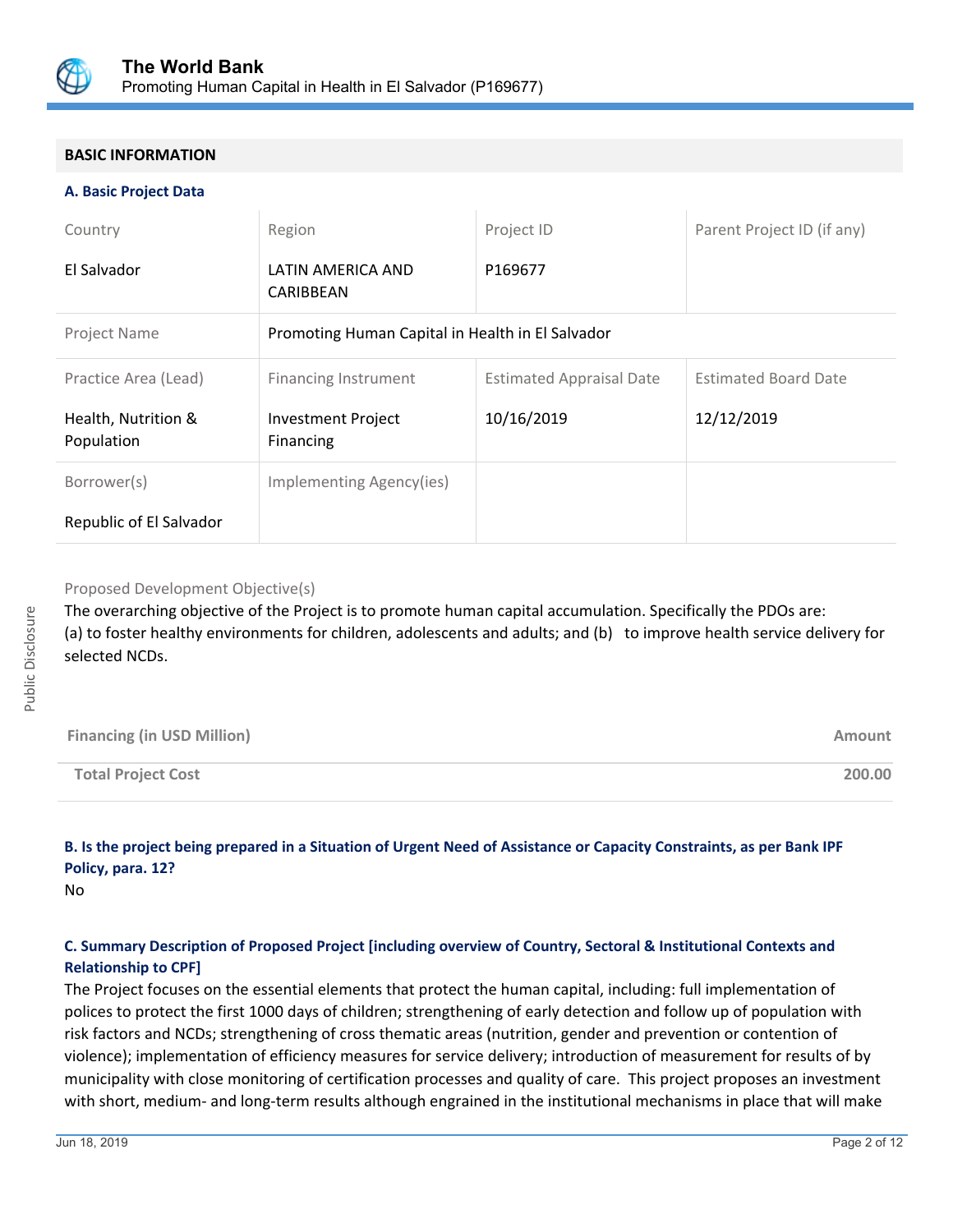

the innovations sustainable. It includes leveraging resources, as well as achieving greater spending efficiency in health, and creating strong links with other sectors that are also important contributors to human capital acceleration. It will also develop governance, gender, violence and service delivery strategies to counteract some of the worst barriers to human capital development facing El Salvador today.

#### **D. Environmental and Social Overview**

D.1. Project location(s) and salient characteristics relevant to the ES assessment [geographic, environmental, social] The project will be implemented nationally and locally in both urban and rural areas. The project aims to promote human capital (health, skills, knowledge and experience) through the improvement of healthy environments and the strengthening of health care provisions. The exact locations of project activities have not been identified at this stage, but it is expected that these will take place in existing Early Childhood Development (ECD) centers, schools and medical facilities across selected municipalities, which will be chosen based on their readiness to develop, expand, and strengthen the programs. Some project activities will include small civil works involving the rehabilitation and expansion of already built infrastructure mostly to take place in schools. The full description of these activities and exact locations will be defined during project preparation, but at this stage no significant negative environmental and social impacts are expected. There are around 14,300 indigenous peoples in El Salvador, representing about 0.7% of the population. As the project is national in scope, Indigenous Peoples will be beneficiaries. In addition, some of the selected municipalities will likely be in areas where indigenous peoples meeting the criteria of ESS7 are present or have collective attachment to the project area.

The project is not expected to escalate personal, communal or interstate conflict, crime or violence. However, El Salvador's high levels of contextual violence constitute a threat to the promotion of healthy environments. El Salvador has one of the highest violence rates in LAC in three domains: domestic violence, sexual violence against women, and street/gang related violence. The continued violence threatens the growth and human development of the population. El Salvador ranks in the top 5 countries worldwide for homicide rates. In the Central American region, the country has the highest homicide rate, with 81.2 homicides per 100,000 people in 2016. Young males are more likely to be victims of homicide, and women are more likely to experience violence by someone they know. Gender-based violence is highly prevalent in El Salvador. In 2017, at least 10880 acts of violence against women were committed, which is equivalent to a rate of 599.4 per 100,000 women. The Social Assessment (SA) conducted in the context of the Addressing Non-Communicable Diseases grant (P164356) (more details under section D.2 below) suggests that different types of gender-based violence (psychological, emotional, physical, and/or sexual) may negatively influence women's health decisions. In addition, some members of society are particularly vulnerable to gender-based violence, including sex workers, trans men, and rural women. This SA also found specific barriers to access to health benefits in trans men. In addition, persons with disabilities may also experience specific barriers to participation in project benefits.

# D. 2. Borrower's Institutional Capacity

The proposed project will be implemented by the Ministry of Health (MINSAL, for its acronym in Spanish) through a Project Management Unit within MINSAL (UGP, for its acronym in Spanish). The UGP will be responsible for the implementation, management, monitoring and reporting of project activities as well as for the environmental and social compliance measures. The MINSAL has prior experience implementing Bank financed projects in compliance with the Bank's IPF environmental and social safeguards policies. This experience draws upon a number of already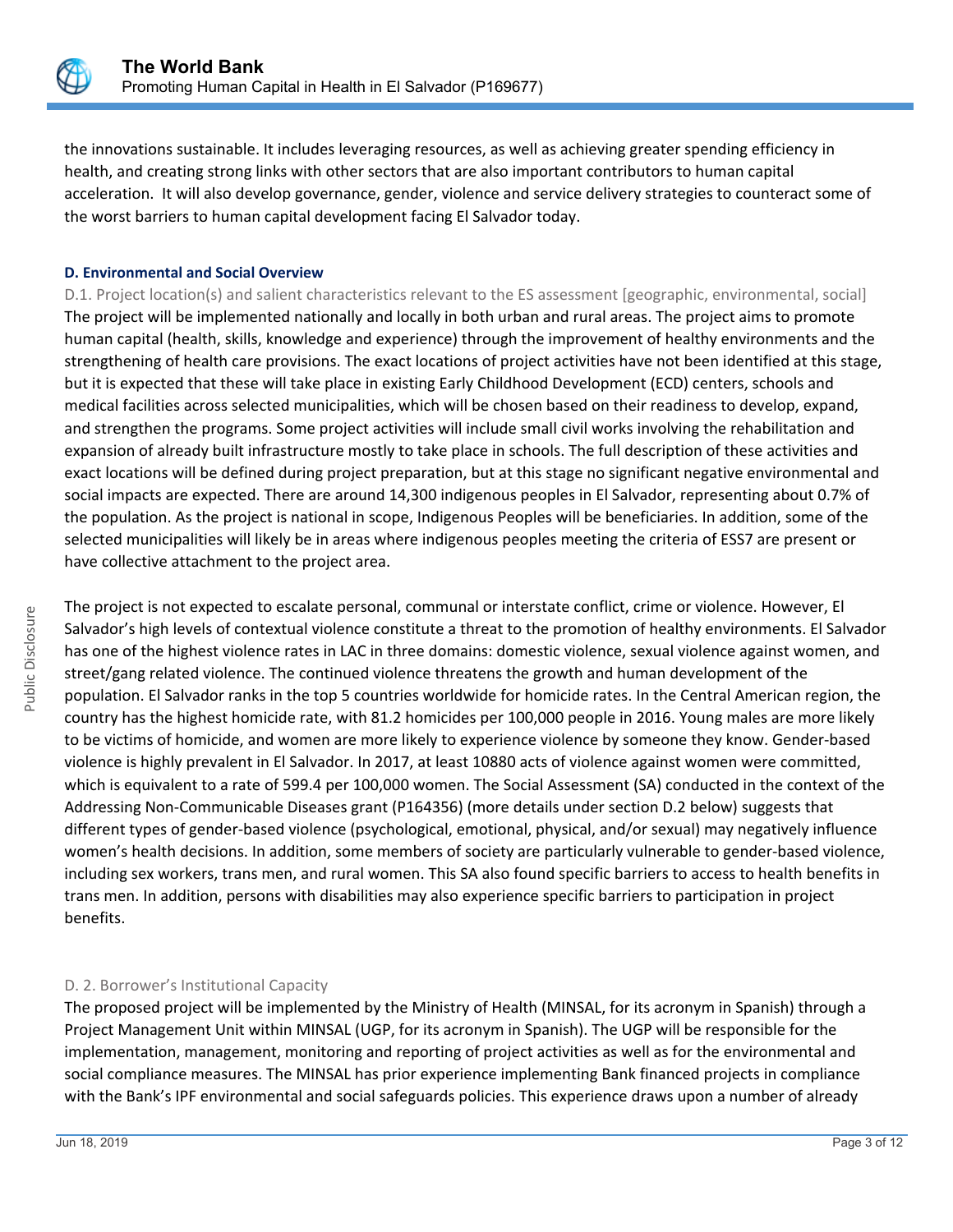

completed health related projects, such as the Earthquake Emergency Recovery and Health Services Extension Project (P067986) and the Strengthening the Public Health Care Project (P117157). In addition, the MINSAL has prior experience in designing and implementing Occupational Health and Safety plans and has established an Occupational Health and Safety Committee within their organizational structure focused on ensuring proper health and safety activities within their services and facilities.

The ongoing Addressing Non-Communicable Diseases Grant (P164356), implemented by MINSAL, is piloting an integrated health care service delivery model to improve the prevention, early detection, and treatment of cervical cancer as well as the prevention of NCD risk factors in selected regions of the country. Component 1.4 of the current project would support the expansion of the line of care from three networks supported under the ongoing grant to all health networks in the country. Under the grant, MINSAL prepared a Social Assessment exploring the possible impacts of the health service delivery model in target populations, including indigenous peoples and vulnerable groups. The SA also evaluated MINSAL's existing national-level Grievance Redress Mechanism (GRM) and provided recommendations for its strengthening.

While MINSAL has prior experience working with World Bank safeguard policies, this is the first project it will implement under the new Environmental and Social Framework (ESF). The Borrower's capacity to manage environmental and social risks will be further assessed during project preparation to determine any capacity gaps and specific training needs in relation to the ESF. The Bank will provide guidance and support to MINSAL and the UGP for the development of the project's environmental and social management instruments. Specific capacity building measures agreed between the Bank and the Borrower, such as additional training, will be included in the ESCP.

# **II. SCREENING OF POTENTIAL ENVIRONMENTAL AND SOCIAL (ES) RISKS AND IMPACTS**

#### **A. Environmental and Social Risk Classification (ESRC) Moderate Social Analysis and Social Risk Classification (ESRC)**

#### **Environmental Risk Rating Moderate School School School School School School School School School School School School School School School School School School School School School School School School School School Scho**

The environmental risk rating for the project is considered moderate at this stage. The project will mainly invest in training and capacity building activities to strengthen human capital in El Salvador. Some civil works are expected, mostly small scale, for the rehabilitation and expansion of already existing infrastructure. At this stage, the description of activities and the specific locations were the construction activities will take place are unknown. Based on the available project description, some of these activities may include roofing repairs, window and door replacements, sanitary facilities, and possible small infrastructure expansion. Key environmental risks and impacts are expected to be site-specific, short-term and reversible. Some of the anticipated potential impacts may include: (i) impacts on surface and groundwater quality (ii) generation of solid waste from residual construction materials; (iii) nuisance related to dust generation, vibration and noise; and (iv) occupational health and safety hazards for the workforce. The scale of these impacts will depend on the extent of expansion and rehabilitation activities on existing infrastructure, which will be defined during preparation.

#### **Social Risk Rating Moderate Social Risk Rating Moderate**  $M$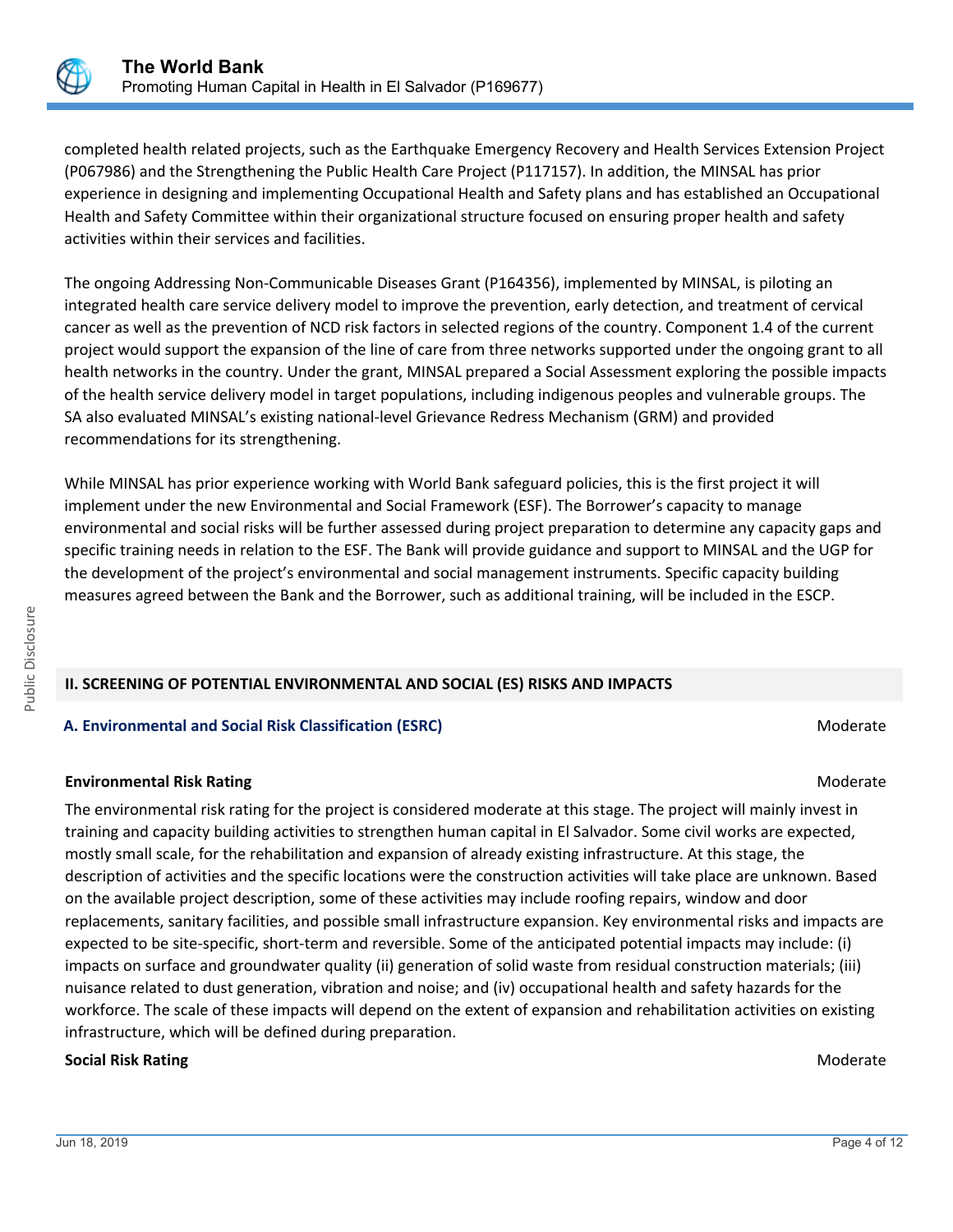

The project's social risk is considered moderate. The project is expected to have mostly positive social effects from the promotion of healthy environments throughout the different stages of a person's life, as well as the strengthening of the quality of healthcare provision. Social risks include exacerbating existing inequalities if indigenous peoples, afro-Salvadorians, persons with disabilities, LGBTI people, women and girls, those living under poverty, and other vulnerable groups are excluded from project benefits because specific barriers to access are not properly identified. In addition, contextual crime and violence in the country, including high prevalence of GBV, can make access to project benefits more difficult, especially for children, youth, women, and LGBTI people. Other risks include community health and safety impacts from management of medical equipment and construction impacts from civil works.

# **B. Environment and Social Standards (ESSs) that Apply to the Activities Being Considered**

#### **B.1. General Assessment**

**ESS1 Assessment and Management of Environmental and Social Risks and Impacts**

#### *Overview of the relevance of the Standard for the Project:*

Based on available information at concept stage, the project is expected to have moderate environmental risks and impacts as most activities are related to training and capacity building to strengthen human capital in El Salvador. Some civil works are expected, mostly small scale, for the rehabilitation and expansion of already existing infrastructure specifically under Component 1 "Promoting a healthy environment and preventing the early onset of diseases". This component will involve small construction activities for rehabilitation and expansion activities on already built infrastructure across selected municipalities located in urban and rural areas of the country. Potential environmental and social impacts expected to occur during the construction phases of the project are anticipated to be site-specific, manageable and temporary. Neither the exact locations of the infrastructure work nor the type of civil works have yet been identified in detail at this stage. For Component 2 "Strengthening the quality of health care provision" no negative environmental risks and impacts have been identified at this stage as this will component will only finance training and capacity building activities focused on strengthening the hospital network nationwide to improve the efficiency and quality of their services.

The project is mainly expected to have positive social impacts through the promotion of healthy environments throughout the different stages of a person's life, as well as the strengthening of the quality of healthcare provision. Social risks include exacerbating existing inequalities if potential impacts to and barriers to access for indigenous peoples, afro-descendants, persons with disabilities, LGBTI people, women and girls, people living in poverty and other vulnerable and disadvantaged groups are not property identified and addressed.

Based on the scope of the project's activities, which include technical assistance, capacity building, and infrastructure interventions for which exact locations and extent of the work are not yet known, the Borrower will be asked to prepare, consult with main stakeholders, and disclose an Environmental and Social Management Framework (ESMF) in line with the Bank's Environmental and Social Standards and the World Bank Group Environment, Health and Safety (EHS) Guidelines prior to appraisal. The ESMF will also be disclosed on the Bank's website prior to appraisal. The ESMF will include the following:

(i) A project-level Environmental and Social Assessment (ESA) that will cover all project financed activities to identify potential environmental and social risks and impacts. The ESA will build on the relevant contents of the Social Assessment that was prepared for the Addressing Non-Communicable Diseases Grant (P164356), which covers the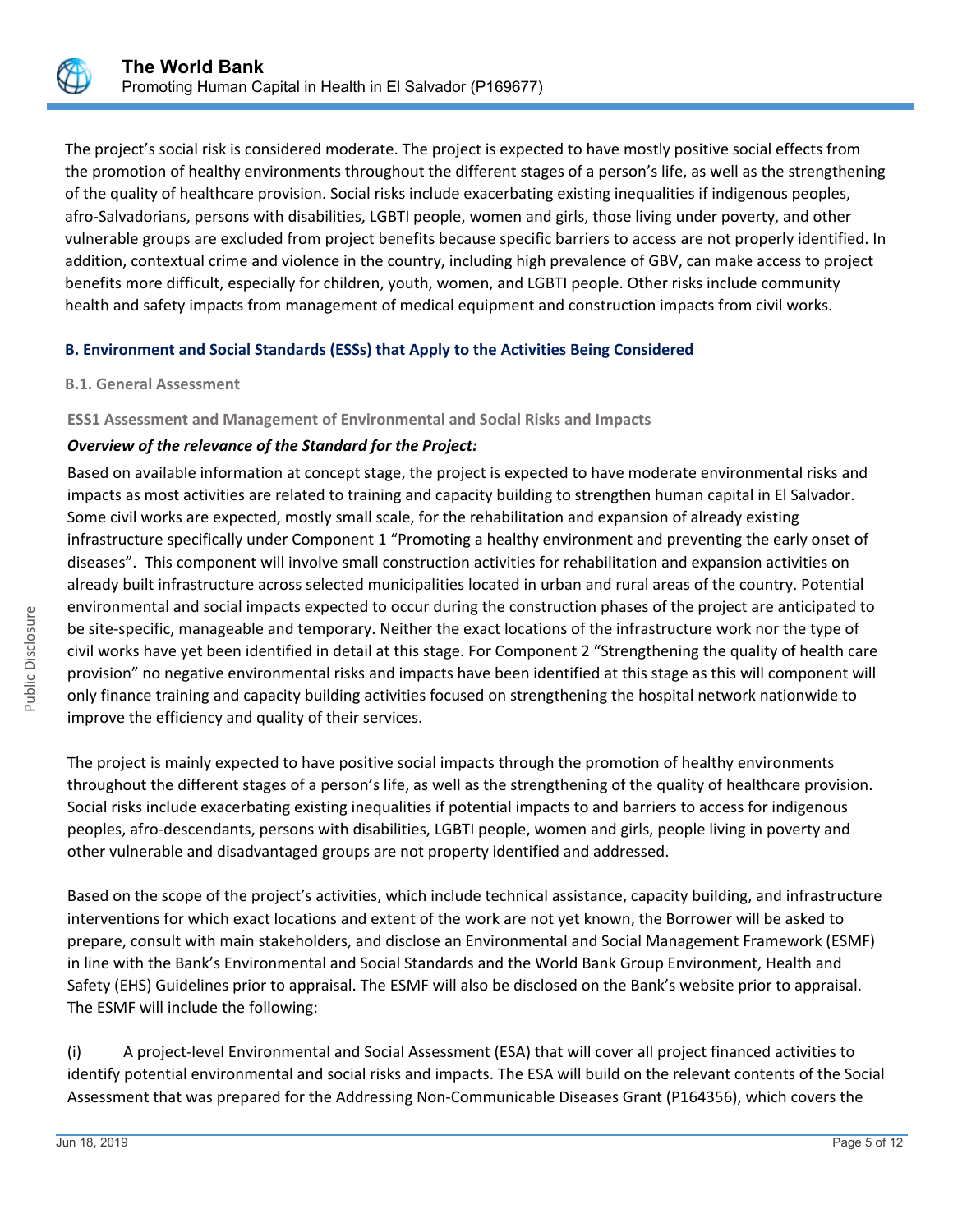

health service delivery model that will be expanded nationally under component 1.4 of this project. The project's ESA will analyze the positive and negative, direct and indirect impacts, as well as barriers to access and opportunities for greater inclusion of vulnerable groups of the range of life-cycle interventions under component 1, as well as the changes to the financing, scope, and capacity of primary health facilities through updates to clinical guidelines and pathways, integration of first and second level services, among other activities in component 2. The new project's ESA will explore how crime and violence, gender factors, LGBTI status and disability may present differentiated barriers to access to project benefits, and how these can be addressed through project design. Measures to address potential social conflict and reduce project risks will also be assessed in the ESA and will be described in the appraisal stage ESRS. Adjustments to project design and the institutional and implementation arrangements made based on the findings of the ESA will apply the mitigation hierarchy (anticipation and avoidance, minimization, mitigation, offset or compensation).

(ii) Screening checklists and procedures to classify specific project activities according to their environmental and social risks and impacts. This will help to determine the type of environmental and social management instrument to be developed based on the scope and scale of the activities to be financed that will be known during appraisal. (iii) A generic Environmental and Social Management Plan (ESMP) with general mitigation measures for the project activities (once further defined), including considerations for the construction and operational phases of any infrastructure works, capacity requirements, roles and responsibilities, and implementation costs. The ESMF will include procedures to determine the type of project activities that may require a specific ESMP based on the scope and scale of the identified impacts.

In addition to the ESMF, the client will prepare and disclose an Environmental and Social Commitment Plan (ESCP) before appraisal which will be reviewed by the Bank. The necessary measures that the project will need to address during preparation and implementation will be included in this plan. The ESCP will also cover all measures and actions to ensure compliance with the ESF and the social and the project's social and environmental instruments. Full implementation details, including monitoring and reporting activities will be included in the ESCP.

#### **Areas where "Use of Borrower Framework" is being considered:**

None.

# **ESS10 Stakeholder Engagement and Information Disclosure**

The Borrower will be asked to prepare a Stakeholder Engagement Plan (SEP) describing the timing and methods of engagement with stakeholders throughout the life-cycle of the project, including at least one round of meaningful consultations with key stakeholders during project preparation, and the consultations and stakeholder engagement activities necessary, during project implementation including any necessary local-level consultations once the locations are known, as agreed between the Bank and the Borrower. The SEP will distinguish between projectaffected parties and other interested parties. The SEP will also describe the range and timing of information to be communicated to project-affected parties and other interested parties, as well as the type of information to be sought from them and describe the measures that will be used to remove obstacles to participation and how the views of differently affected groups will be captured. The SEP will also include, if necessary, differentiated measures to allow the effective participation of those identified as disadvantaged or vulnerable. The SEP will be disclosed as soon as possible and prior to appraisal.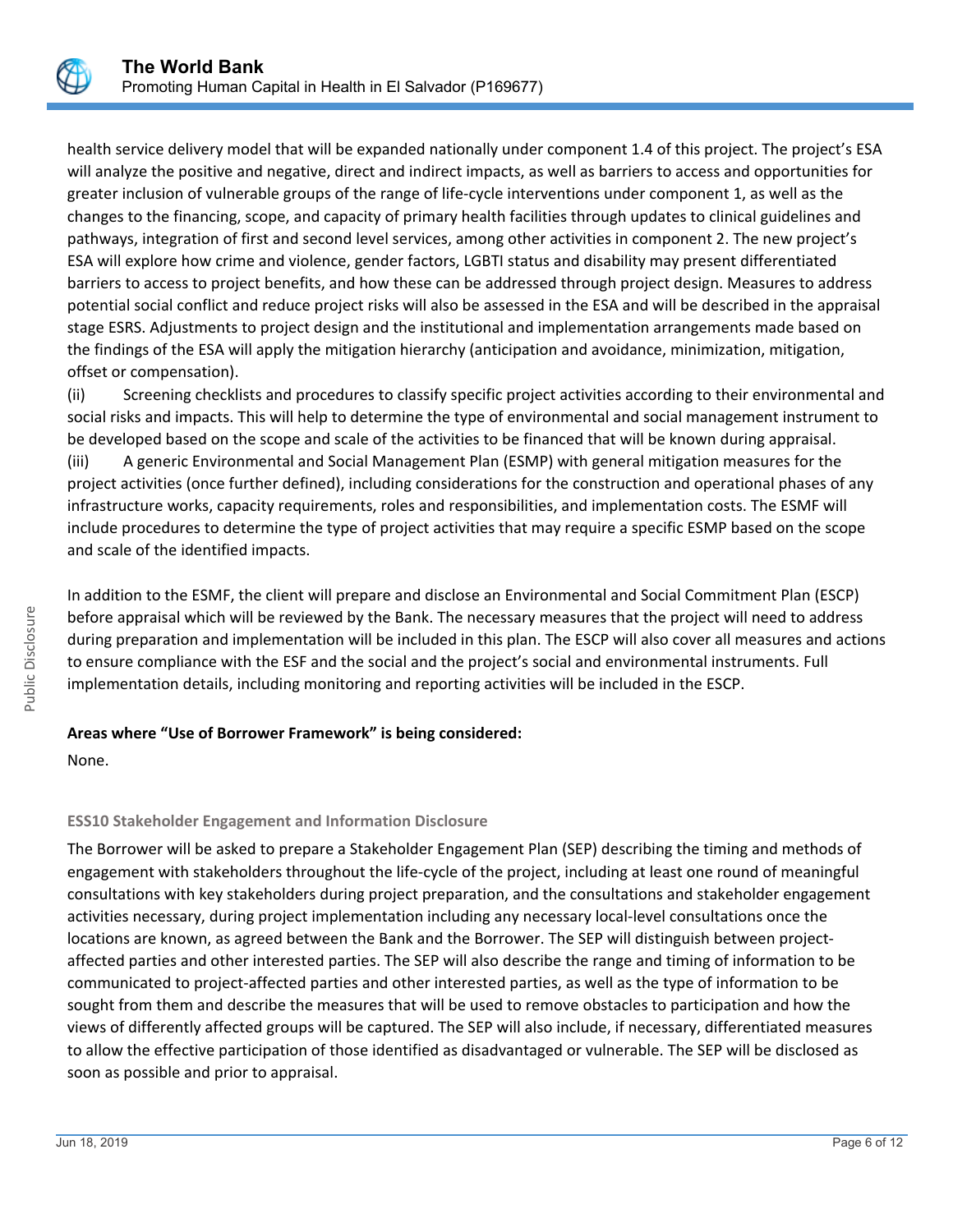

The Borrower has experience carrying out consultations under World Bank projects and understands the need of robust stakeholder engagement and wide-ranging consultation at the national level for the project. While contextual factors including crime and violence are not expected to affect national-level consultations during preparation, the ESA will analyze how such factors may affect stakeholder engagement at the local level. If such risks are identified for specific locations, measures including the help of third-party facilitators will be considered to facilitate stakeholder engagement, and the project's ESRC may be revised accordingly.

The ESA will contribute to the identification of stakeholders. The ESA will build on the work of the Social Assessment for the NCD project, which already identified the following as potential project affected parties: adults with NCD disease risk or diagnosis, sex workers, LGBTI people including trans men, indigenous people and their representative organizations at the national level, children and adolescents and their parents, female-headed households, health workers, municipal health committees, municipal authorities. Other potential interested parties identified by this SA include national level non-governmental organizations including women's and LGBTI groups. The SEP will describe the consultations carried out in the Social Assessment process of the NCD project on issues relevant to the activities under this project.

The project will use MINSAL's existing Grievance Redress Mechanism (GRM) at the national level, which will be strengthened during project preparation. Through a recent review of its GRM, MINSAL identified barriers to use among different stakeholders, including disadvantaged and vulnerable groups. The main issues identified include lack of awareness of the GRM and the grievance redress process, as well as lack of trust in the system. In addition, work is needed to integrate the different existing parts of the system into a coherent whole, as well as formalize a GRM policy and procedures based on the requirements of ESS10. Special attention should be given to procedures to ensure confidentiality, especially in relation to allegations of sexual exploitation and abuse and gender-based violence, and to ensure that the GRM is socio-culturally appropriate in areas where Indigenous Peoples are present, based on the requirement of ESS7. The GRM will be included as part of the Stakeholder Engagement Plan.

#### **B.2. Specific Risks and Impacts**

**A brief description of the potential environmental and social risks and impacts relevant to the Project.**

**ESS2 Labor and Working Conditions**

# ESS2 Labor and Working Conditions

MINSAL staff and healthcare professionals working in the project are likely to be civil servants with existing public sector employment agreements or arrangements. Worker categories under ESS2 that may be relevant in the project include direct, contracted, and community workers. The borrower may employ workers directly for activities in component 1, while civil works in health centers and schools may involve contracted workers. In addition, if community-based activities are implemented, these may involve community labor. The project will not hire children and will consider the national legal framework and international regulations regarding child labor. The borrower will prepare Labor Management Procedures (LMP) before appraisal to identify the different types of project workers that are likely to be involved in the project and set out the way in which the different types of project workers will be managed, in accordance with the requirements of national law and ESS2, including the requirements of ESS2 that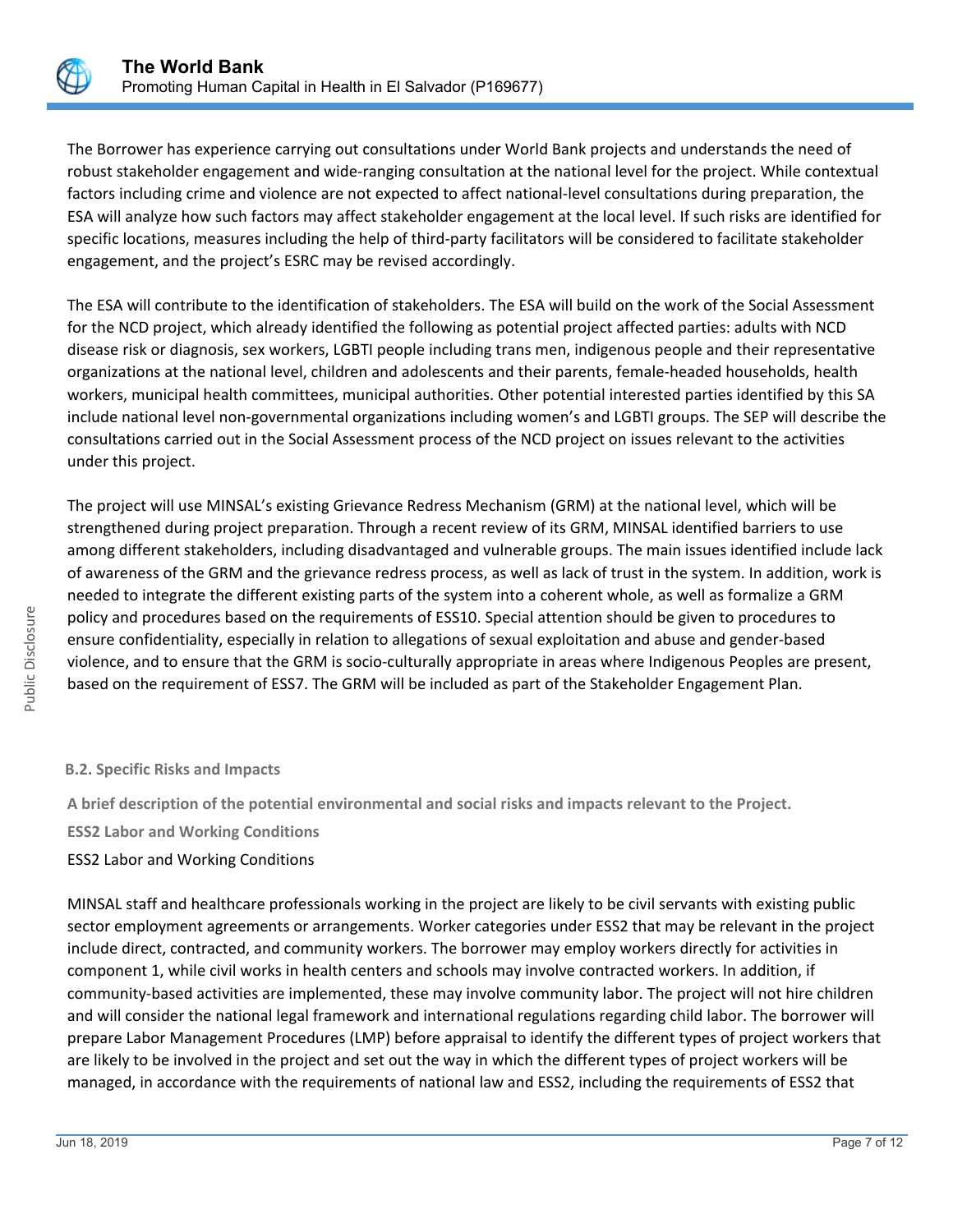

apply to government civil servants (paragraphs 17-20 and 24-30). The LMP will also contain measures to address any potential risks and impacts that may arise from the interaction between project workers and local communities.

Occupational Health and Safety (OHS) considerations will be included to ensure health and safety of workers during the construction phase of the project, the borrower will develop and implement a Health and Safety Plan (HSP) in line with the World Bank Group EHS Guidelines. Some OHS hazards may include among others: (i) falls from heights; (ii) electric shocks; and (iii) failure to use proper protective equipment. The legal framework of El Salvador has a specific law for the Prevention of Risks in Workplaces that provides a good foundation for the HSP that will be developed. This plan will include procedures for safety measures in relation to physical and chemical hazards in the workplace, emergency preparedness and response procedures, trainings and incident monitoring and reporting. Occupational health and safety issues related to the Labor Management Procedures will be considered in the generic ESMP, TORs and bidding documents as needed.

The project will promote transparency in terms and conditions of employment, nondiscrimination and equal opportunity. In addition, Labor Management Procedures will include a GRM specifically for project workers to ensure they have a mechanism in place for complaints and grievances.

### **ESS3 Resource Efficiency and Pollution Prevention and Management**

The standard is relevant given that the possible construction activities known at this stage may generate pollution in different forms. Appropriate mitigation measures will be developed as part of the ESMF following the mitigation hierarchy. Some possible mitigation measures will include the following:

 (i) Construction material: All construction materials needed for the civil works (sand, stones, timber, etc.) will be obtained from licensed quarries and certified timber suppliers.

(ii) Waste management: Construction waste may include mostly waste from debris and hazardous waste such as hydrocarbon oils from construction machinery and vehicles. Any waste generated by the construction activities will be disposed according to national regulations and international best practices. The generic ESMP will include specific measures for the management of dangerous materials during the demolition of existing infrastructure that could potentially contain asbestos or other dangerous materials. If it is determined during project preparation that electronic equipment will be replaced, the generic ESMP will include electronic waste (e-waste) management considerations.

(iii) Air emissions and noise: These may be generated during the construction phase from the use of heavy vehicles, machinery, and construction activities. Mitigation measures to be implemented as needed may include dust suppression and vehicle maintenance to minimize the impact of air emissions. Noise may likely be generated from the use of construction machinery and vehicle movement depending on the scale and scope of project activities. The relatively short-term and small-scale nature of the works suggests that noise levels will not be excessive or cause long-term nuisances. However, mitigation measures will be considered to minimize and manage the noise levels by applying work hours restrictions.

(iv) Water: Some of the project activities may include the installation of bathrooms connections to the water and sanitation system. Specific mitigation measures will be considered to ensure a proper installation of these..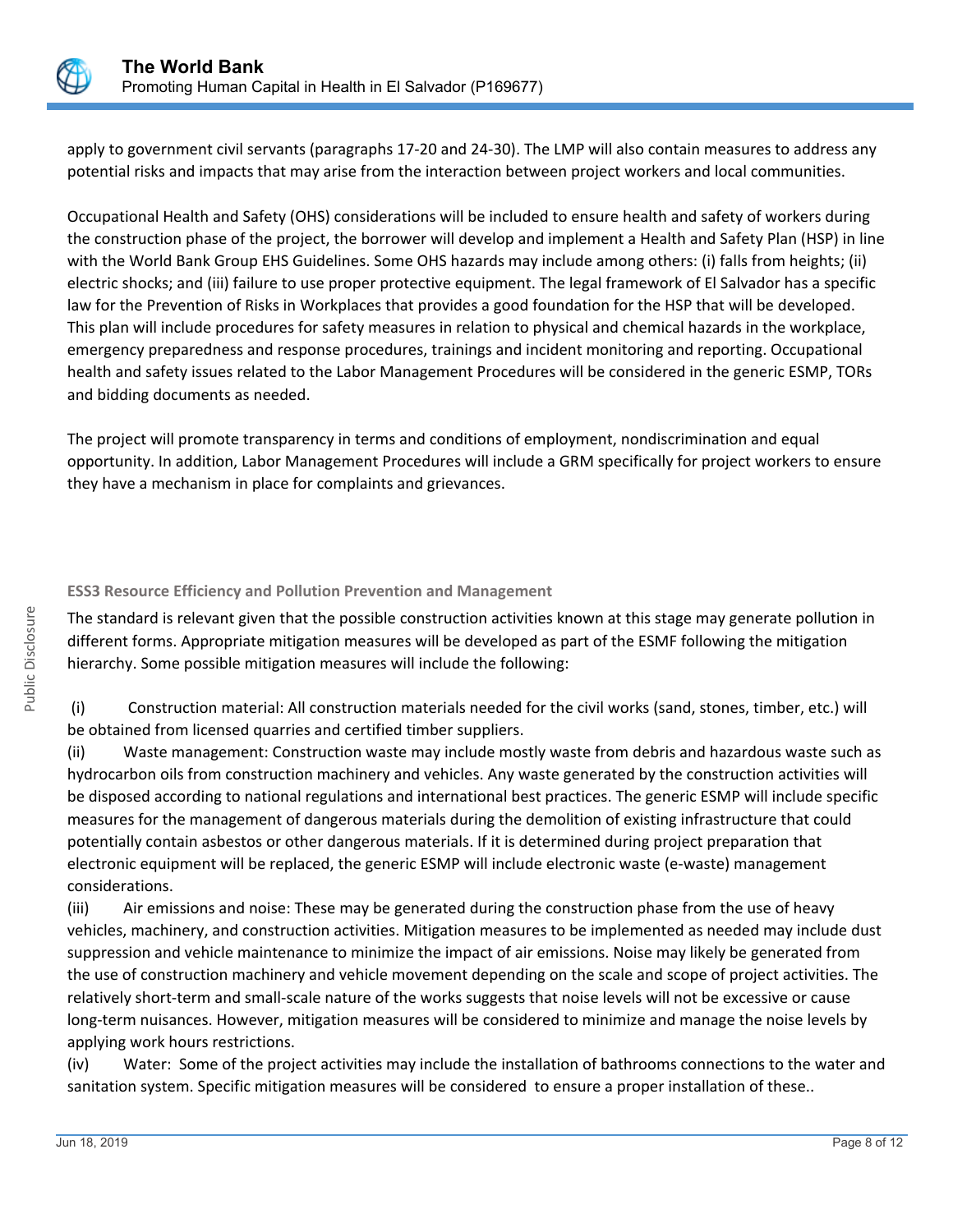

(v) Energy efficiency measures such as efficient lighting, cooling, heating and other energy efficiency equipment, as well as, water efficiency equipment will be considered during the construction phase.

#### **ESS4 Community Health and Safety**

The project is expected to have positive impacts on community health through improved delivery of health services and promotion of healthy environments.

The project may involve some works related to the rehabilitation and expansion of already existing infrastructure. All structural elements of the project will be designed, constructed, and operated per the requirements of ESS4, national legal requirements, the relevant EHSG, and other GIIP, taking into consideration safety risks to third parties and affected communities, as well as the concept of universal access when feasible. In particular, as the project involves provision of services to communities, the Borrower will establish and implement appropriate quality management systems to anticipate and minimize risks and impacts that such services may have on community health and safety. Such systems will be included in the ESMF and any subsequent site-specific ESMPs.

Project activities may carry the potential for community exposure to hazardous materials and substances. The risks and impacts on community health from hazardous materials that may be used during project activities will be part of the ESMF and measures to reduce or mitigate the risks will be included in the generic ESMP and any subsequent sitespecific ESMPs.

Given the small scale of proposed civil works, labor is likely to be available locally. However, the screening checklist in the ESMF will identify the need for outside labor, and if this is the case, site specific ESMPs will contain specific measures to mitigate the risks of labor influx.

The use of security workers is not expected based on the information available at this stage of project preparation. The screening checklist in the ESMF will assess the security risks of site-specific activities and the potential need for security workers to protect personnel or property. If such is the case, the specific ESMP will outline how the provisions of paras 24-27 of ESS4 will be followed. The project's ESRC may be revised if the need to retain security workers is identified.

# **ESS5 Land Acquisition, Restrictions on Land Use and Involuntary Resettlement**

The project's civil works include minor construction, expansion, or rehabilitation of buildings, which will not involve land acquisition or restrictions on land use. Any proposed subproject that involves impacts covered under ESS5 will be screened out using the screening checklist in the ESMF.

#### **ESS6 Biodiversity Conservation and Sustainable Management of Living Natural Resources**

At this stage, the project is not expected to have negative impacts on any critical or sensitive natural habitats, biodiversity areas and living natural resources as all civil works are expected to take place on existing infrastructure.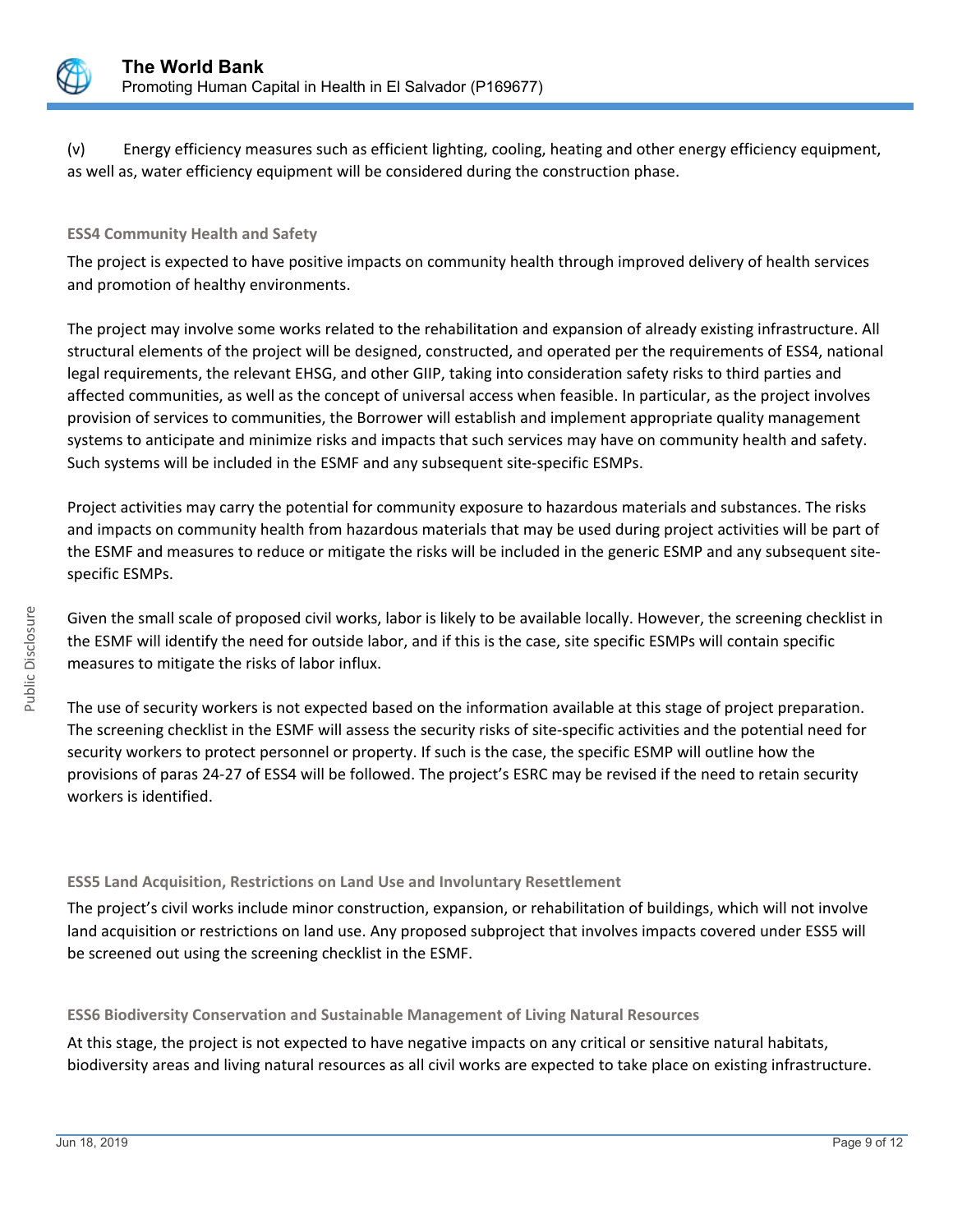

However, the ESMF will provide guidance on screening and applying mitigation measures to ensure that project activities do not alter or cause destruction of any critical or sensitive natural habitats.

### **ESS7 Indigenous Peoples/Sub-Saharan African Historically Underserved Traditional Local Communities**

There are around 14,300 indigenous peoples in El Salvador, representing about 0.7% of the population. As the project is national in scope, Indigenous Peoples will be beneficiaries. In addition, some of the selected municipalities may be located in areas where indigenous peoples fitting the definition of ESS7 may be present or have collective attachment to the project area.

The previous project's SA identified the importance of the inclusion of beliefs and practices based on the indigenous worldview in promoting the participation of indigenous peoples in the health system and services. Furthermore, the Plan de Acción Nacional de Pueblos Indígenas (PLANPIES) of El Salvador identifies the promotion of intercultural health and strengthening of the intercultural health system as a priority issue. The project is an important opportunity to assess the potential barriers to access of indigenous peoples to project benefits and implement measures to improve health provision in a manner consistent with the PLANPIES.

The Borrower will be asked to prepare, consult, and disclose an Indigenous Peoples Planning Framework for the national level interventions before appraisal, as well as Indigenous Peoples' Plans during project implementation focused on communities with similar cultural characteristics in municipalities where Indigenous Peoples might be present. These requirements will be included in the ESCP. The IPPF will draw on the results of the ESA and will focus on identifying barriers to access and ensuring project benefits are culturally pertinent, including in relation to the intercultural health system in indigenous territories, the awareness of health staff working in indigenous territories about indigenous, rights, traditional and intercultural health, and the participation of traditional authorities and the communities, as well as measures to eliminate discriminatory practices against Indigenous Peoples within health services.

#### **ESS8 Cultural Heritage**

At this stage the project is not expected to have negative impacts on cultural heritage, whether it is tangible or intangible as all civil works are expected to take place on existing infrastructure. The IPPF required under ESS7 will analyze the relevance for the project of traditional medicinal knowledge of indigenous people.

#### **ESS9 Financial Intermediaries**

The standard is not relevant. FI's are not part of this project.

#### **B.3 Other Relevant Project Risks**

All environmental and social risks associated to the project investments identified at this stage have been described in the sections above. The environmental and social assessment to be prepared will evaluate any other potential risk that may be connected to the activities that will be financed under the IPF as they are further defined during preparation.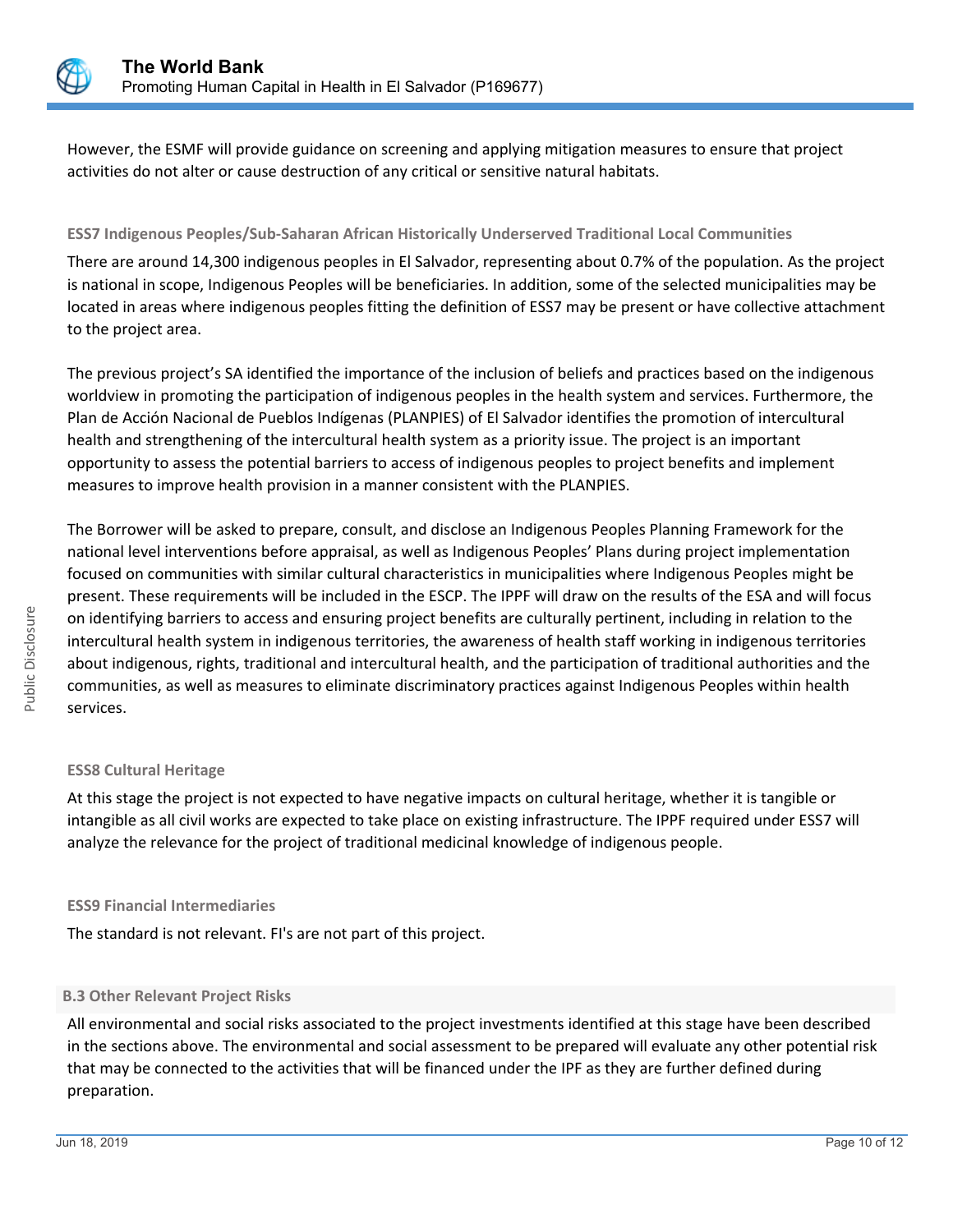

| <b>C. Legal Operational Policies that Apply</b>                                       |     |
|---------------------------------------------------------------------------------------|-----|
| OP 7.50 Projects on International Waterways                                           | No. |
| This policy is not triggered as the project will not work in International Waterways. |     |
| OP 7.60 Projects in Disputed Areas                                                    | No. |
| This policy is not triggered as the project will not work in disputed areas.          |     |

# **III. WORLD BANK ENVIRONMENTAL AND SOCIAL DUE DILIGENCE**

#### **A. Is a common approach being considered?** No **No. 2016** No. 2016 No. 2017 No. 2018 No. 2018 No. 2019 No. 2019 No

#### **Financing Partners**

There are no financing partners.

#### **B. Proposed Measures, Actions and Timing (Borrower's commitments)**

#### **Actions to be completed prior to Bank Board Approval:**

Prior to appraisal the borrower will prepare draft versions of the following documents that provide the necessary level of detail to inform stakeholder engagement and Bank decision-making and are key for understanding the project's most relevant environmental and social risks and impacts:

- Environmental and Social Management Framework (ESMF) including:
- o ESA
- o Subproject Screening checklist
- o Generic ESMP
- Indigenous Peoples Planning Framework (IPPF)
- Labor Management Procedures (LMP)
- Stakeholder Engagement Plan (SEP)
- Environmental and Social Commitment Plan (ESCP)

#### **Possible issues to be addressed in the Borrower Environmental and Social Commitment Plan (ESCP):**

- The preparation and implementation of the ESMF, ESMPs as appropriate, IPPF, IPPs as appropriate.
- The completion of and implementation of the SEP.
- The completion of and implementation of the LMP.
- Any necessary environmental and social capacity building measures.

#### **C. Timing**

#### **Tentative target date for preparing the Appraisal Stage ESRS** 27-Sep-2019

#### **IV. CONTACT POINTS**